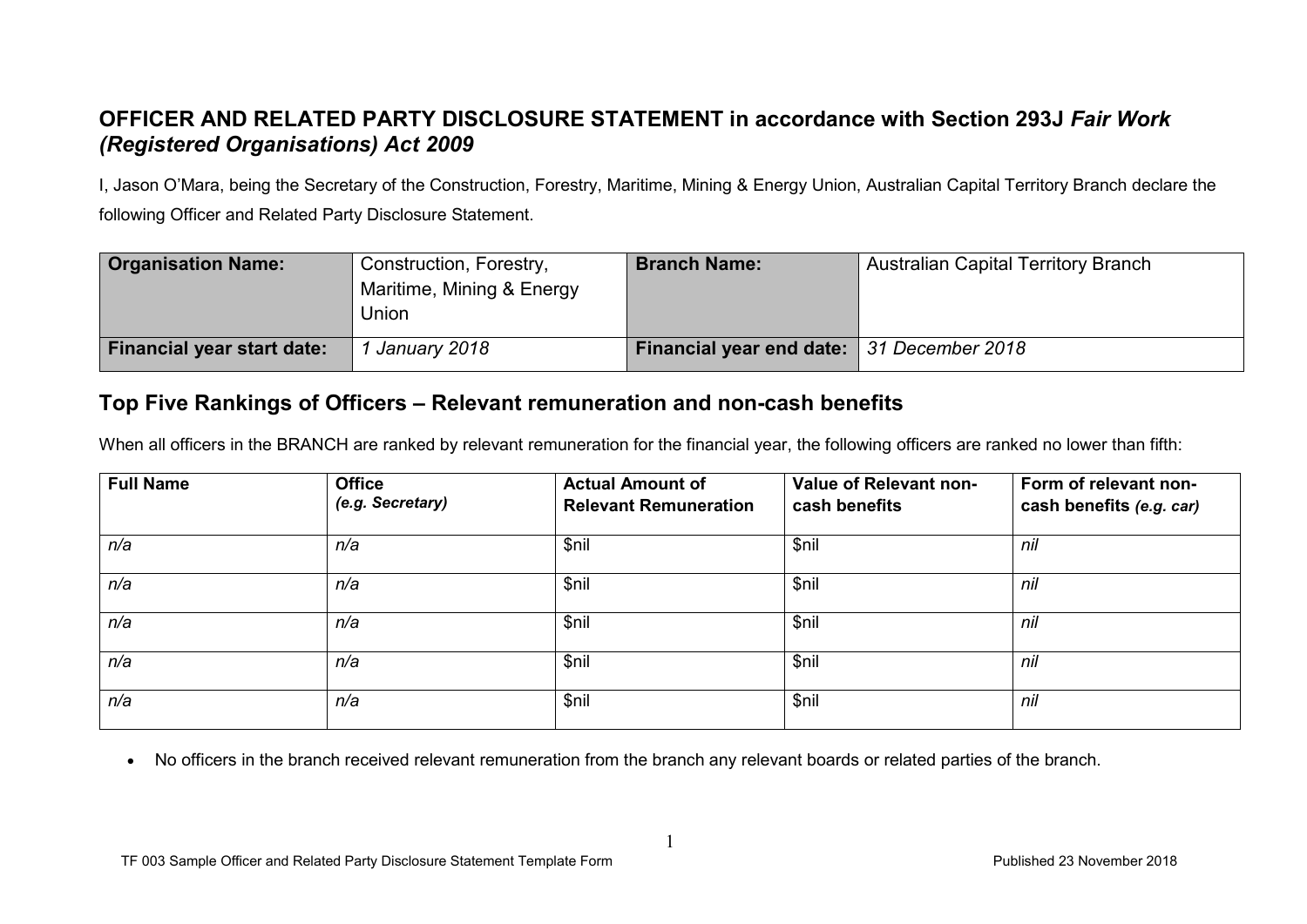| <b>Relevant Remuneration:</b>                                                                                                                                                                                                                                                                                                                                                                                                                            |
|----------------------------------------------------------------------------------------------------------------------------------------------------------------------------------------------------------------------------------------------------------------------------------------------------------------------------------------------------------------------------------------------------------------------------------------------------------|
| Section 293BC defines relevant remuneration to include any remuneration paid, during the financial year, to the officer by the organisation or<br>branch AND any remuneration disclosed by the officer to the organisation or branch. These disclosures are made under s. 293B and must<br>include remuneration paid to the officer                                                                                                                      |
| because the officer is a member of a board only because they are an officer of the organisation/branch OR they were nominated for<br>$\bullet$<br>the board by the organisation, branch or peak council, or<br>by a related party of the organisation/branch in connection with the performance of the officer's duties as an officer.<br>$\bullet$                                                                                                      |
| <b>Relevant non-cash benefits:</b>                                                                                                                                                                                                                                                                                                                                                                                                                       |
| Section 293BC defines relevant non-cash benefits as any non-cash benefits provided to an officer, at any time during the financial year, in<br>connection with the performance of the officer's duties as an officer by the organisation, branch or a related party of the organisation/branch.<br>Non-cash benefits include property and services but not a computer, mobile phone or other electronic device used only or mainly for work<br>purposes. |
| For further information on definitions and these requirements please see our Disclosure Obligations Page or our Fact Sheets page                                                                                                                                                                                                                                                                                                                         |

## **Payments to related parties and declared persons or bodies**

During the financial year, the BRANCH made the following payments to related parties or declared persons or bodies. The details of these payments are included below. This list does not include payments that have been exempted from disclosure under section 293G.

| <b>Date</b> | <b>Name</b> | Nature of relationship<br>(e.g company owned by Secretary) | <b>Purpose of payment</b><br>(e.g. catering) | Amount | Other relevant<br>details |
|-------------|-------------|------------------------------------------------------------|----------------------------------------------|--------|---------------------------|
| Nil         | Nil         | Nil                                                        | Nil                                          | Nil    | nil                       |

The branch did not make any payments to related parties or declared persons or bodies that are required to be disclosed.

Signed by the officer:

Dated: 28 June 2019

2